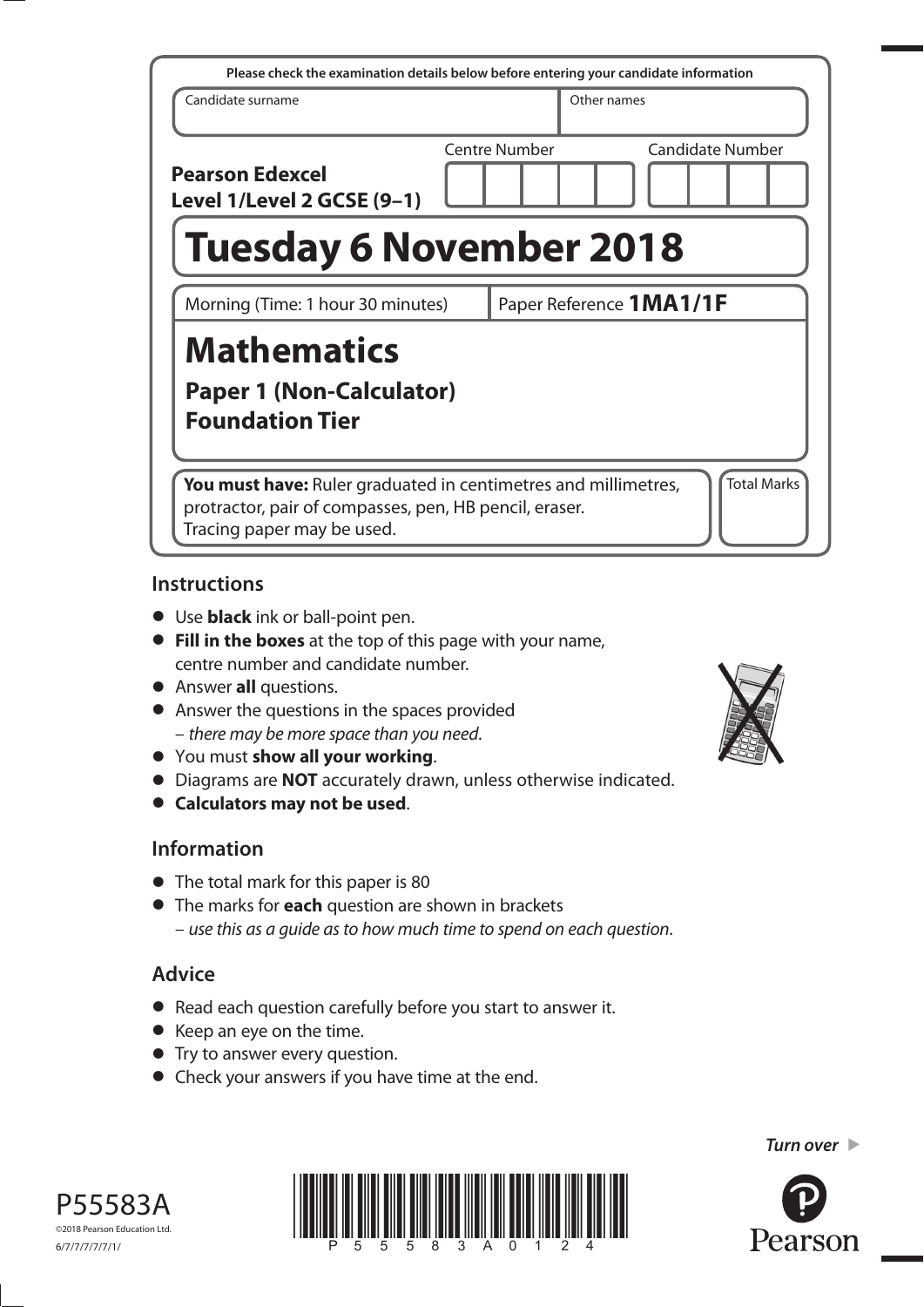|                                  |                                                                                  |                |   |        | <b>Answer ALL questions.</b>                        |       |    |     |                                  |               |
|----------------------------------|----------------------------------------------------------------------------------|----------------|---|--------|-----------------------------------------------------|-------|----|-----|----------------------------------|---------------|
|                                  |                                                                                  |                |   |        | Write your answers in the spaces provided.          |       |    |     |                                  |               |
|                                  |                                                                                  |                |   |        | You must write down all the stages in your working. |       |    |     |                                  |               |
|                                  |                                                                                  |                |   |        |                                                     |       |    |     |                                  |               |
| $\mathbf{1}$                     | Write the following numbers in order of size.<br>Start with the smallest number. |                |   |        |                                                     |       |    |     |                                  |               |
|                                  |                                                                                  | 0.4            |   | 0.02   | 0.37                                                | 0.152 |    | 0.2 |                                  |               |
|                                  |                                                                                  |                |   |        |                                                     |       |    |     |                                  |               |
|                                  |                                                                                  |                |   |        |                                                     |       |    |     |                                  |               |
|                                  |                                                                                  |                |   |        |                                                     |       |    |     |                                  |               |
|                                  |                                                                                  |                |   |        |                                                     |       |    |     | (Total for Question 1 is 1 mark) |               |
| $\overline{2}$                   | Write 0.6 as a percentage.                                                       |                |   |        |                                                     |       |    |     |                                  |               |
|                                  |                                                                                  |                |   |        |                                                     |       |    |     |                                  |               |
|                                  |                                                                                  |                |   |        |                                                     |       |    |     |                                  |               |
|                                  |                                                                                  |                |   |        |                                                     |       |    |     |                                  |               |
|                                  |                                                                                  |                |   |        |                                                     |       |    |     |                                  |               |
|                                  |                                                                                  |                |   |        |                                                     |       |    |     |                                  | $\frac{0}{0}$ |
|                                  |                                                                                  |                |   |        |                                                     |       |    |     | (Total for Question 2 is 1 mark) |               |
|                                  | Here is a list of numbers.                                                       |                |   |        |                                                     |       |    |     |                                  |               |
|                                  |                                                                                  | $\mathfrak{Z}$ | 5 | $\tau$ | 12                                                  | 15    | 18 | 20  |                                  |               |
|                                  | From the list, write down a factor of 10                                         |                |   |        |                                                     |       |    |     |                                  |               |
|                                  |                                                                                  |                |   |        |                                                     |       |    |     |                                  |               |
|                                  |                                                                                  |                |   |        |                                                     |       |    |     |                                  |               |
|                                  |                                                                                  |                |   |        |                                                     |       |    |     | (Total for Question 3 is 1 mark) |               |
|                                  | Write 7829 to the nearest 1000                                                   |                |   |        |                                                     |       |    |     |                                  |               |
|                                  |                                                                                  |                |   |        |                                                     |       |    |     |                                  |               |
| $\mathbf{3}$<br>$\boldsymbol{4}$ |                                                                                  |                |   |        |                                                     |       |    |     | (Total for Question 4 is 1 mark) |               |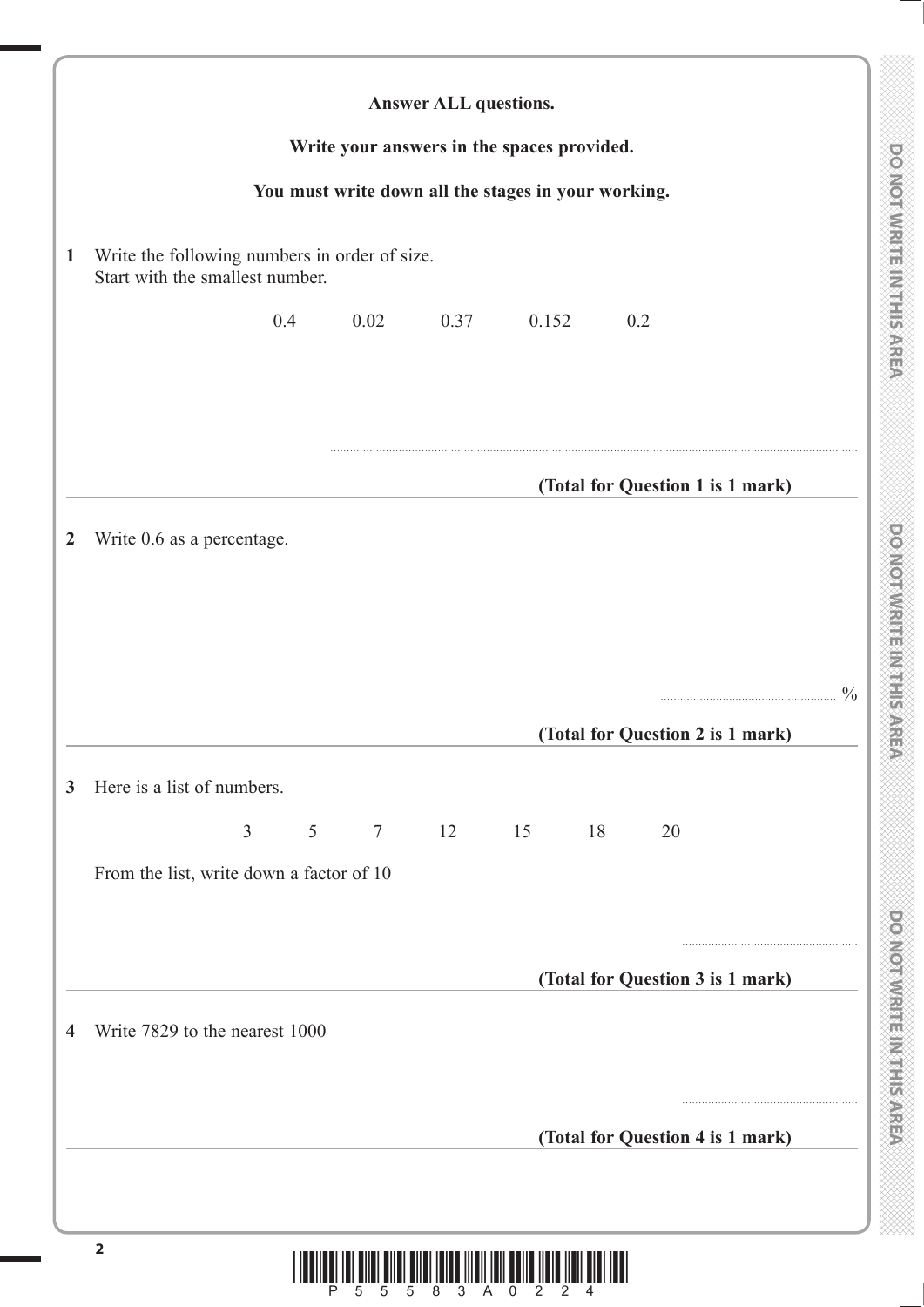(b) Work out  $2^3$ 

(c) Write brackets ( ) in this statement to make it correct.

$$
7 \times 2 + 3 = 35
$$

**(1)**

...................................................... **(1)**

...................................................... **(1)**

#### **(Total for Question 5 is 3 marks)**

**6** Sue has 2 cats.

Each cat eats  $\frac{1}{4}$ 4 of a tin of cat food each day.

Sue buys 8 tins of cat food.

 Has Sue bought enough cat food to feed her 2 cats for 14 days? You must show how you get your answer.

**(Total for Question 6 is 3 marks)**

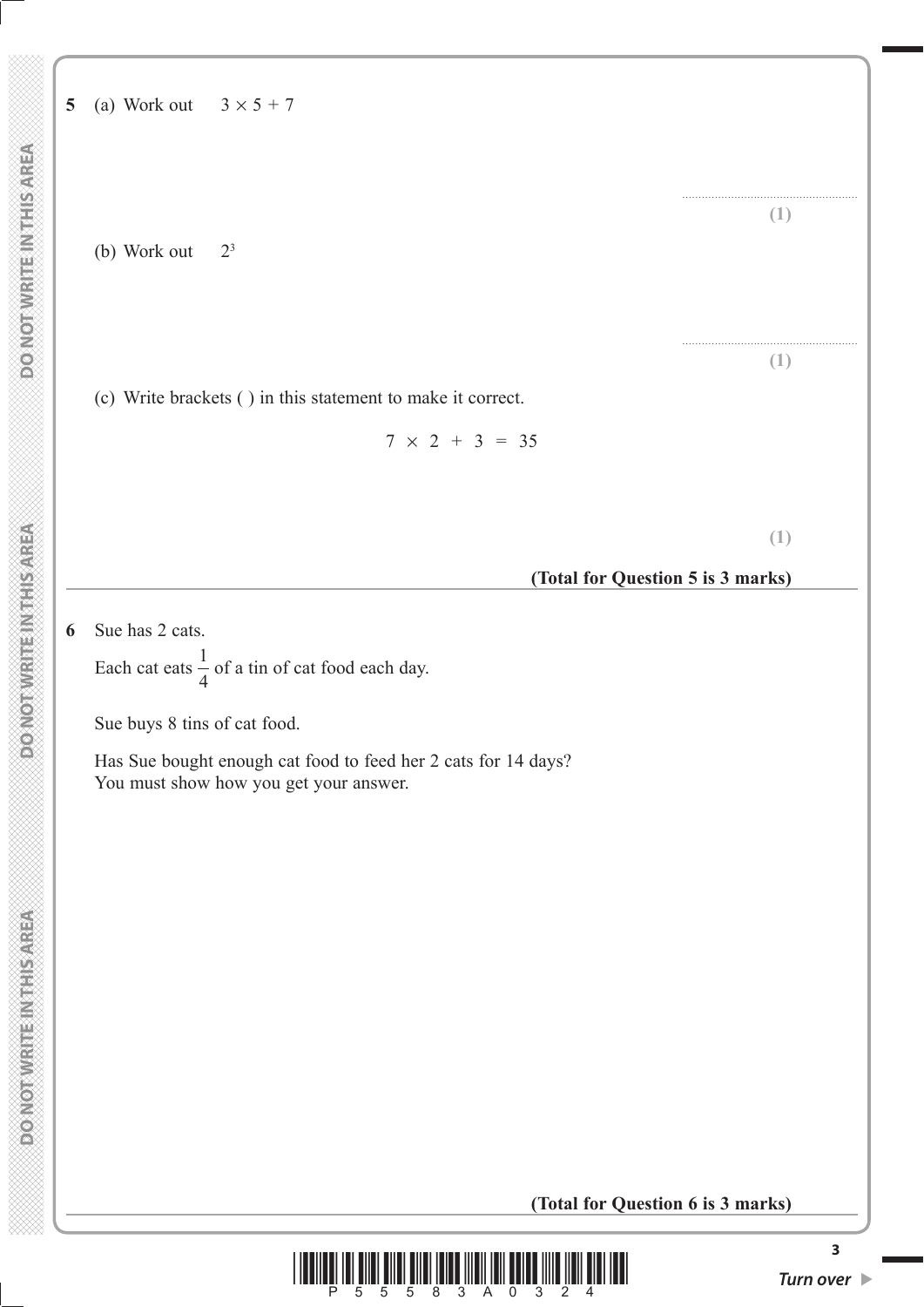**7** There are only apple trees, cherry trees, pear trees and plum trees in an orchard.

 The pictogram shows information about the numbers of apple trees, cherry trees and pear trees in the orchard.



There is a total of 30 trees in the orchard.

Complete the pictogram.

**(Total for Question 7 is 3 marks)**

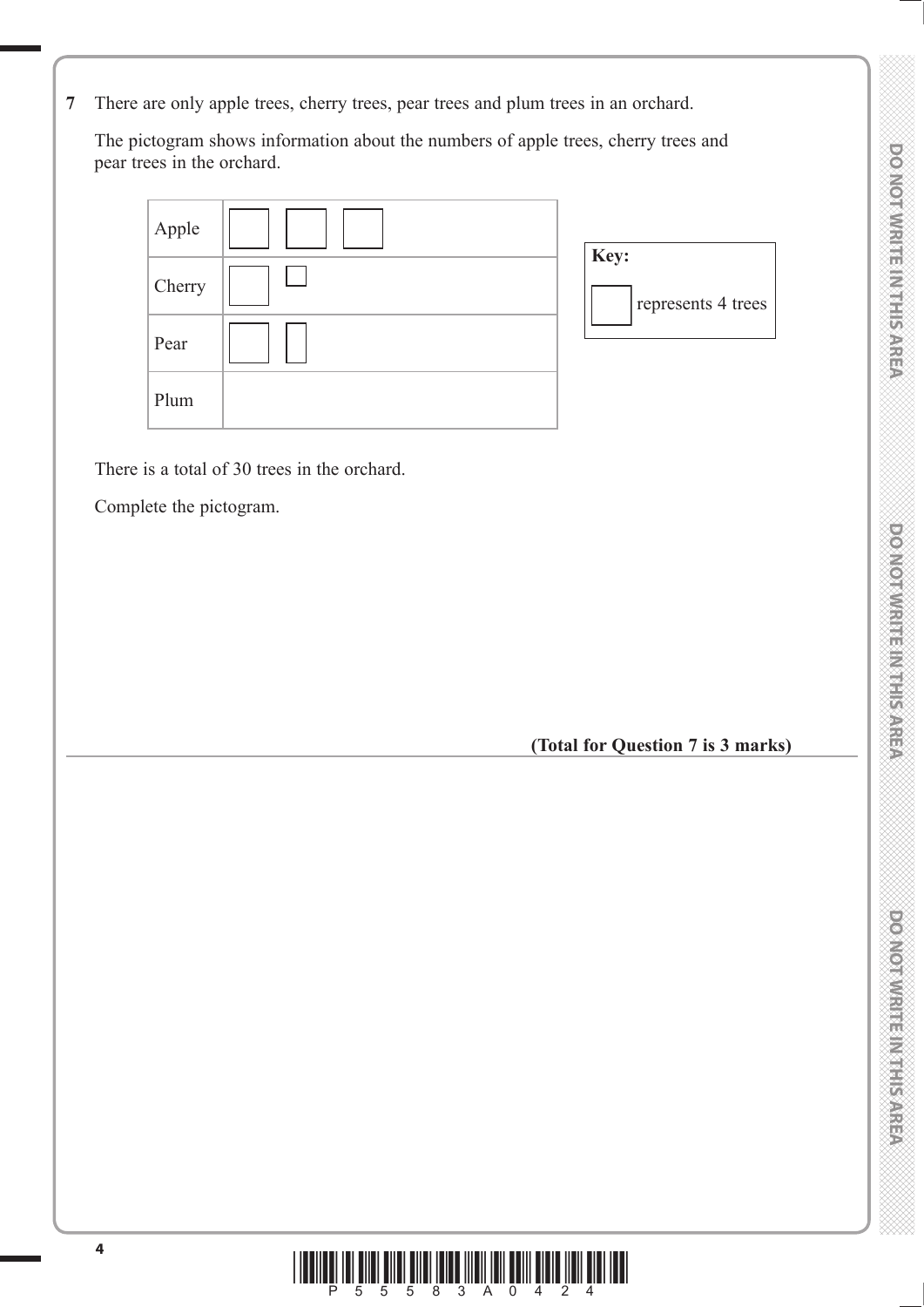

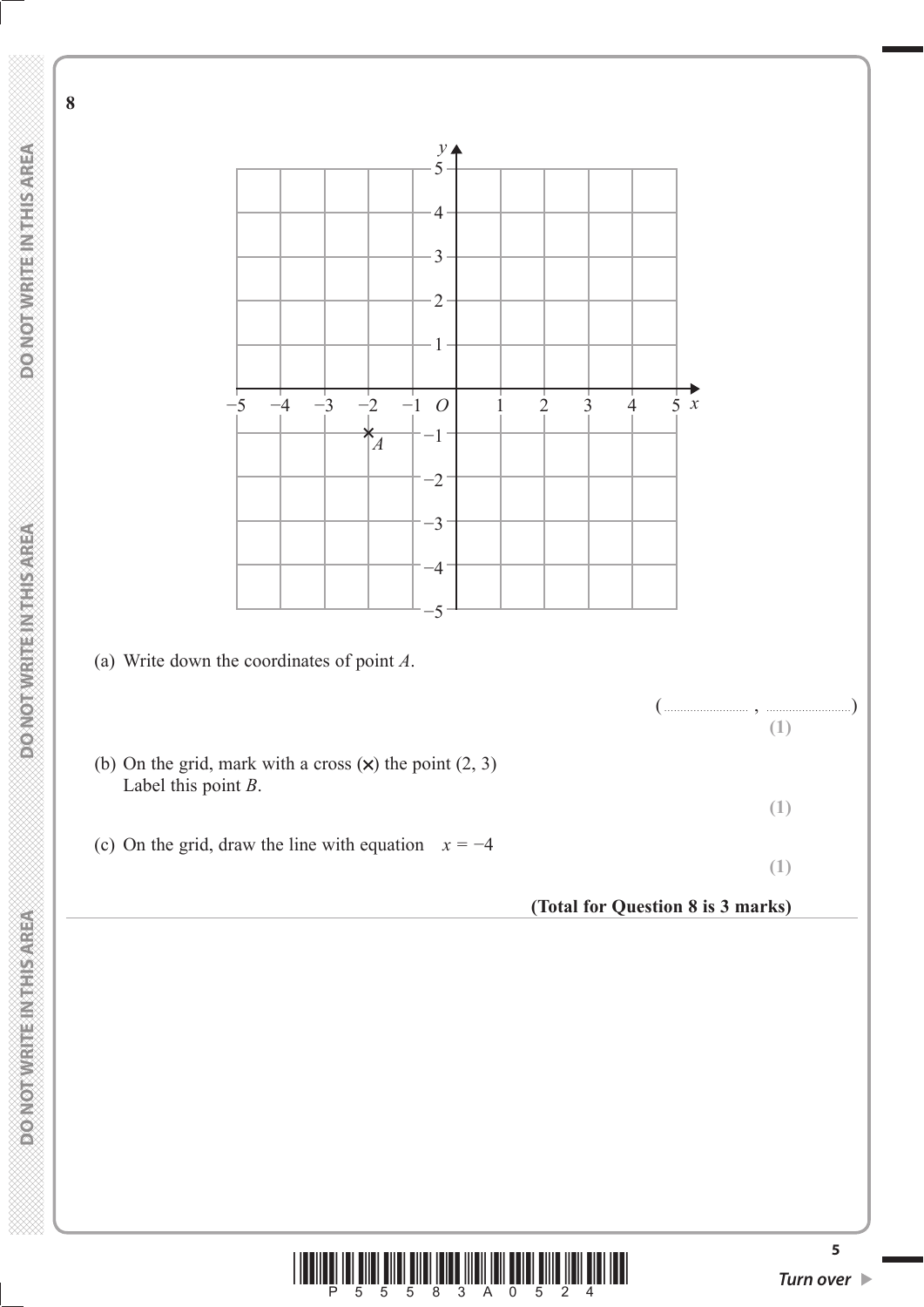| 9 $g = 9$<br>$h = 4$                                                                                                                                                                                                                                                                                                                                                                                                                                                              |
|-----------------------------------------------------------------------------------------------------------------------------------------------------------------------------------------------------------------------------------------------------------------------------------------------------------------------------------------------------------------------------------------------------------------------------------------------------------------------------------|
| Work out the value of $2g + 3h$                                                                                                                                                                                                                                                                                                                                                                                                                                                   |
|                                                                                                                                                                                                                                                                                                                                                                                                                                                                                   |
|                                                                                                                                                                                                                                                                                                                                                                                                                                                                                   |
|                                                                                                                                                                                                                                                                                                                                                                                                                                                                                   |
|                                                                                                                                                                                                                                                                                                                                                                                                                                                                                   |
|                                                                                                                                                                                                                                                                                                                                                                                                                                                                                   |
| (Total for Question 9 is 2 marks)                                                                                                                                                                                                                                                                                                                                                                                                                                                 |
| 10 Write down two prime numbers that have a sum of 32                                                                                                                                                                                                                                                                                                                                                                                                                             |
|                                                                                                                                                                                                                                                                                                                                                                                                                                                                                   |
|                                                                                                                                                                                                                                                                                                                                                                                                                                                                                   |
|                                                                                                                                                                                                                                                                                                                                                                                                                                                                                   |
|                                                                                                                                                                                                                                                                                                                                                                                                                                                                                   |
|                                                                                                                                                                                                                                                                                                                                                                                                                                                                                   |
| (Total for Question 10 is 2 marks)                                                                                                                                                                                                                                                                                                                                                                                                                                                |
|                                                                                                                                                                                                                                                                                                                                                                                                                                                                                   |
|                                                                                                                                                                                                                                                                                                                                                                                                                                                                                   |
|                                                                                                                                                                                                                                                                                                                                                                                                                                                                                   |
|                                                                                                                                                                                                                                                                                                                                                                                                                                                                                   |
|                                                                                                                                                                                                                                                                                                                                                                                                                                                                                   |
|                                                                                                                                                                                                                                                                                                                                                                                                                                                                                   |
|                                                                                                                                                                                                                                                                                                                                                                                                                                                                                   |
|                                                                                                                                                                                                                                                                                                                                                                                                                                                                                   |
|                                                                                                                                                                                                                                                                                                                                                                                                                                                                                   |
|                                                                                                                                                                                                                                                                                                                                                                                                                                                                                   |
| $\boldsymbol{6}$<br>$\begin{array}{c} \text{if} \ \text{if} \ \text{if} \ \text{if} \ \text{if} \ \text{if} \ \text{if} \ \text{if} \ \text{if} \ \text{if} \ \text{if} \ \text{if} \ \text{if} \ \text{if} \ \text{if} \ \text{if} \ \text{if} \ \text{if} \ \text{if} \ \text{if} \ \text{if} \ \text{if} \ \text{if} \ \text{if} \ \text{if} \ \text{if} \ \text{if} \ \text{if} \ \text{if} \ \text{if} \ \text{if} \ \text{if} \ \text{if} \ \text{if} \ \text{if} \ \text{$ |

**DO NOTIVISTIE IN EERSTER** 

DO NOT WRITE IN THIS AREA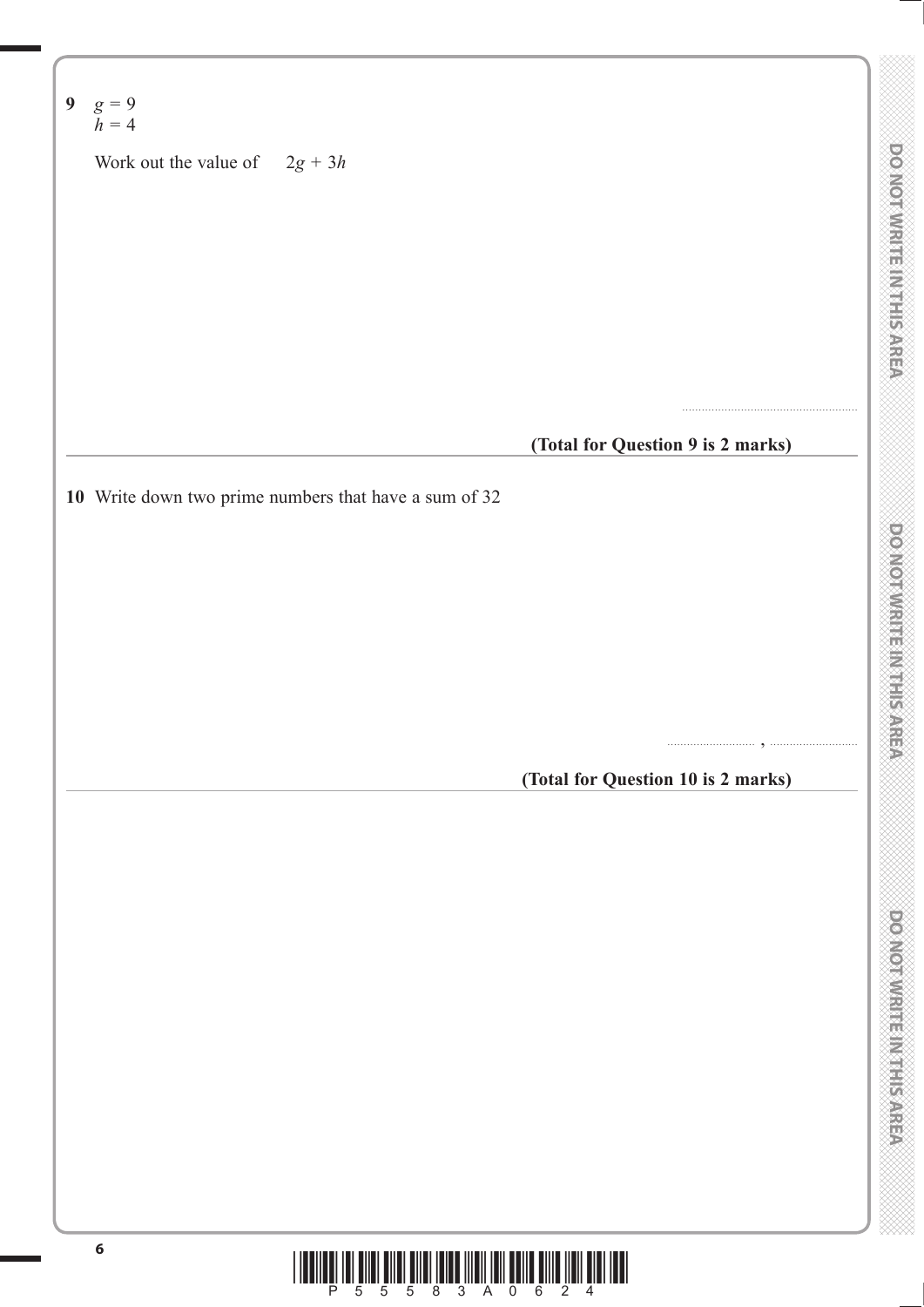| 11 Here are some fractions.               |                                                                  |  |                                                                              |                                    |
|-------------------------------------------|------------------------------------------------------------------|--|------------------------------------------------------------------------------|------------------------------------|
|                                           |                                                                  |  |                                                                              |                                    |
|                                           |                                                                  |  | $\frac{9}{12}$ $\frac{6}{8}$ $\frac{18}{24}$ $\frac{10}{16}$ $\frac{15}{20}$ |                                    |
|                                           |                                                                  |  |                                                                              |                                    |
|                                           |                                                                  |  |                                                                              |                                    |
|                                           | One of these fractions is <b>not</b> equivalent to $\frac{3}{4}$ |  |                                                                              |                                    |
|                                           |                                                                  |  |                                                                              |                                    |
| (a) Which fraction?                       |                                                                  |  |                                                                              |                                    |
|                                           |                                                                  |  |                                                                              |                                    |
|                                           |                                                                  |  |                                                                              |                                    |
|                                           |                                                                  |  |                                                                              |                                    |
|                                           |                                                                  |  |                                                                              |                                    |
|                                           |                                                                  |  |                                                                              |                                    |
|                                           |                                                                  |  |                                                                              |                                    |
|                                           |                                                                  |  |                                                                              |                                    |
|                                           |                                                                  |  |                                                                              |                                    |
|                                           |                                                                  |  |                                                                              |                                    |
|                                           |                                                                  |  |                                                                              | (1)                                |
| (b) Work out $\frac{1}{12} + \frac{5}{6}$ |                                                                  |  |                                                                              |                                    |
|                                           |                                                                  |  |                                                                              |                                    |
|                                           |                                                                  |  |                                                                              |                                    |
|                                           |                                                                  |  |                                                                              |                                    |
|                                           |                                                                  |  |                                                                              |                                    |
|                                           |                                                                  |  |                                                                              |                                    |
|                                           |                                                                  |  |                                                                              |                                    |
|                                           |                                                                  |  |                                                                              |                                    |
|                                           |                                                                  |  |                                                                              |                                    |
|                                           |                                                                  |  |                                                                              | (2)                                |
|                                           |                                                                  |  |                                                                              | (Total for Question 11 is 3 marks) |
|                                           |                                                                  |  |                                                                              |                                    |
|                                           |                                                                  |  |                                                                              |                                    |
|                                           |                                                                  |  |                                                                              |                                    |
|                                           |                                                                  |  |                                                                              |                                    |
|                                           |                                                                  |  |                                                                              |                                    |
|                                           |                                                                  |  |                                                                              |                                    |
|                                           |                                                                  |  |                                                                              |                                    |
|                                           |                                                                  |  |                                                                              |                                    |
|                                           |                                                                  |  |                                                                              |                                    |
|                                           |                                                                  |  |                                                                              |                                    |
|                                           |                                                                  |  |                                                                              | $\overline{\mathbf{z}}$            |

 **DO NOT WRITE IN THIS AREA DO NOT WRITE IN THIS AREA DO NOT WRITE IN THIS AREA DO NOT WRITE IN THIS AREA DO NOT WRITE IN THIS AREA DO NOT WRITE IN THIS AREA DO NOT WRITE IN THIS AREA DO NOT WRITE IN THIS AREA DO NOT WRITE** 

**CONCOT WRITE IN THIS AREA** 

**DO NOTWRITE IN THIS AREA** 

DO NOT WRITE IN THIS AREA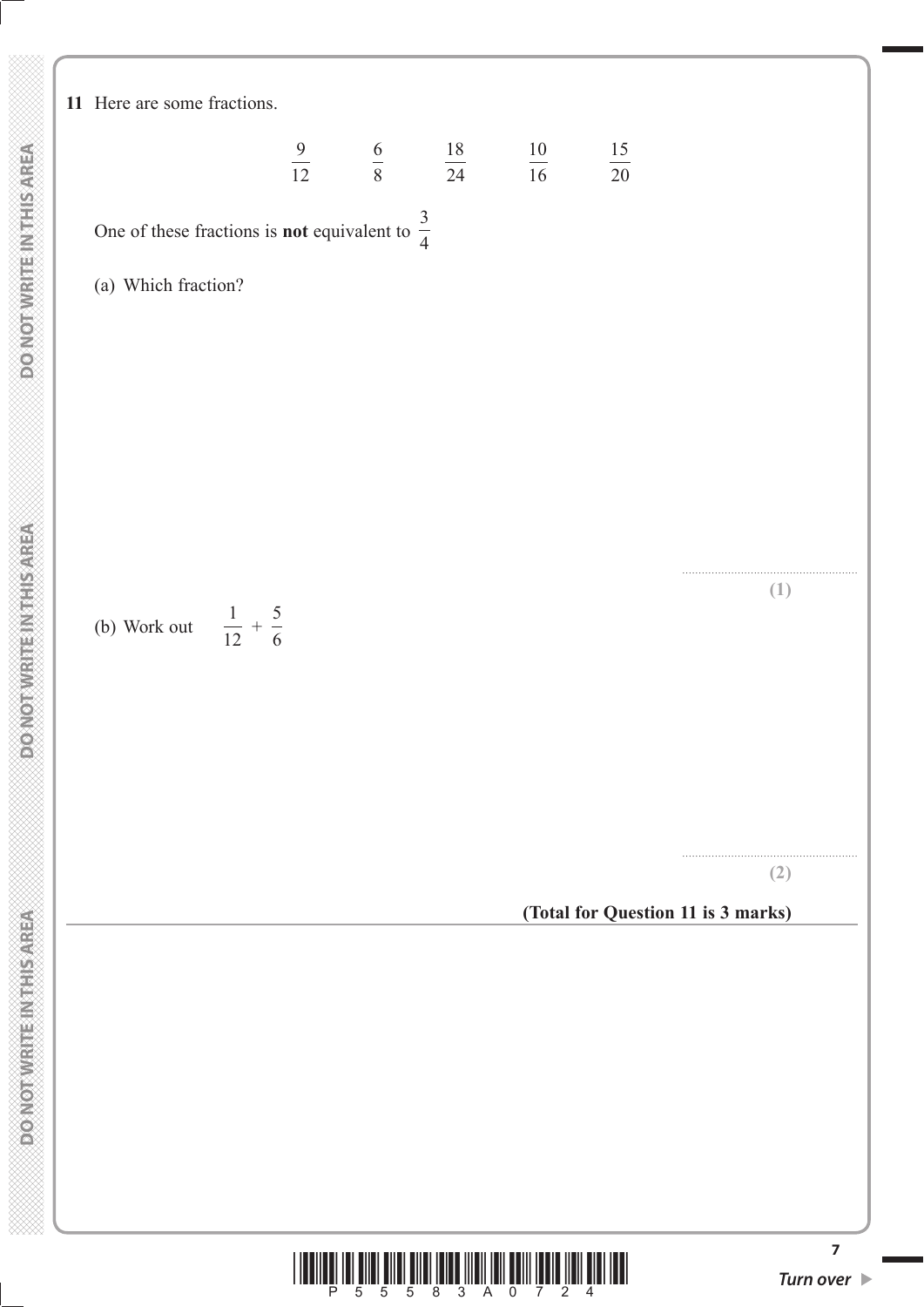DO NOTWRITE IN THIS AREA

**12** Tom uses his lorry to deliver bricks.

You can use this graph to find the delivery cost for different distances.

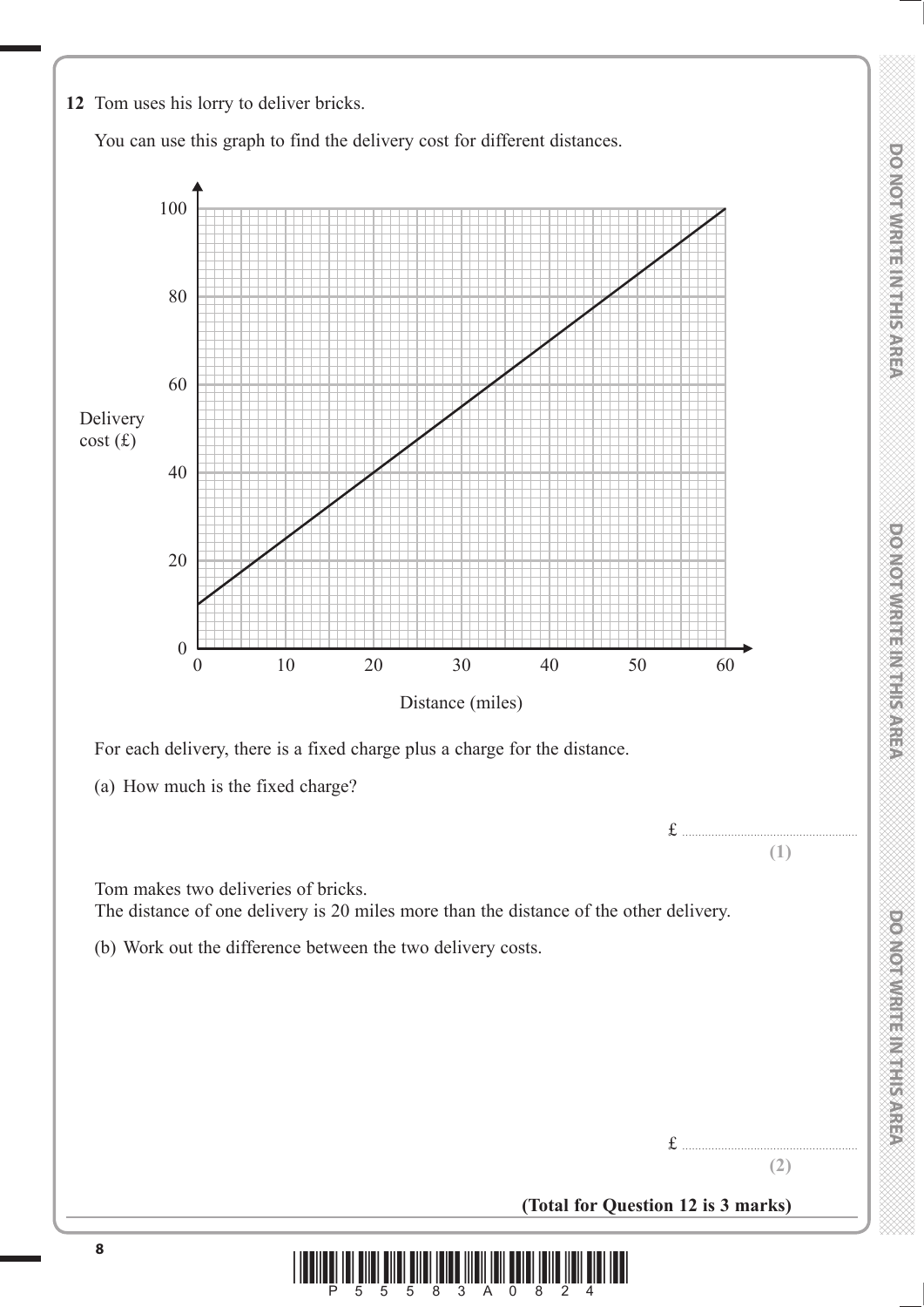**13** Azmol, Ryan and Kim each played a game.

 Azmol's score was four times Ryan's score. Kim's score was half of Azmol's score.

Write down the ratio of Azmol's score to Ryan's score to Kim's score.

**(Total for Question 13 is 2 marks)**

......................................................



**9**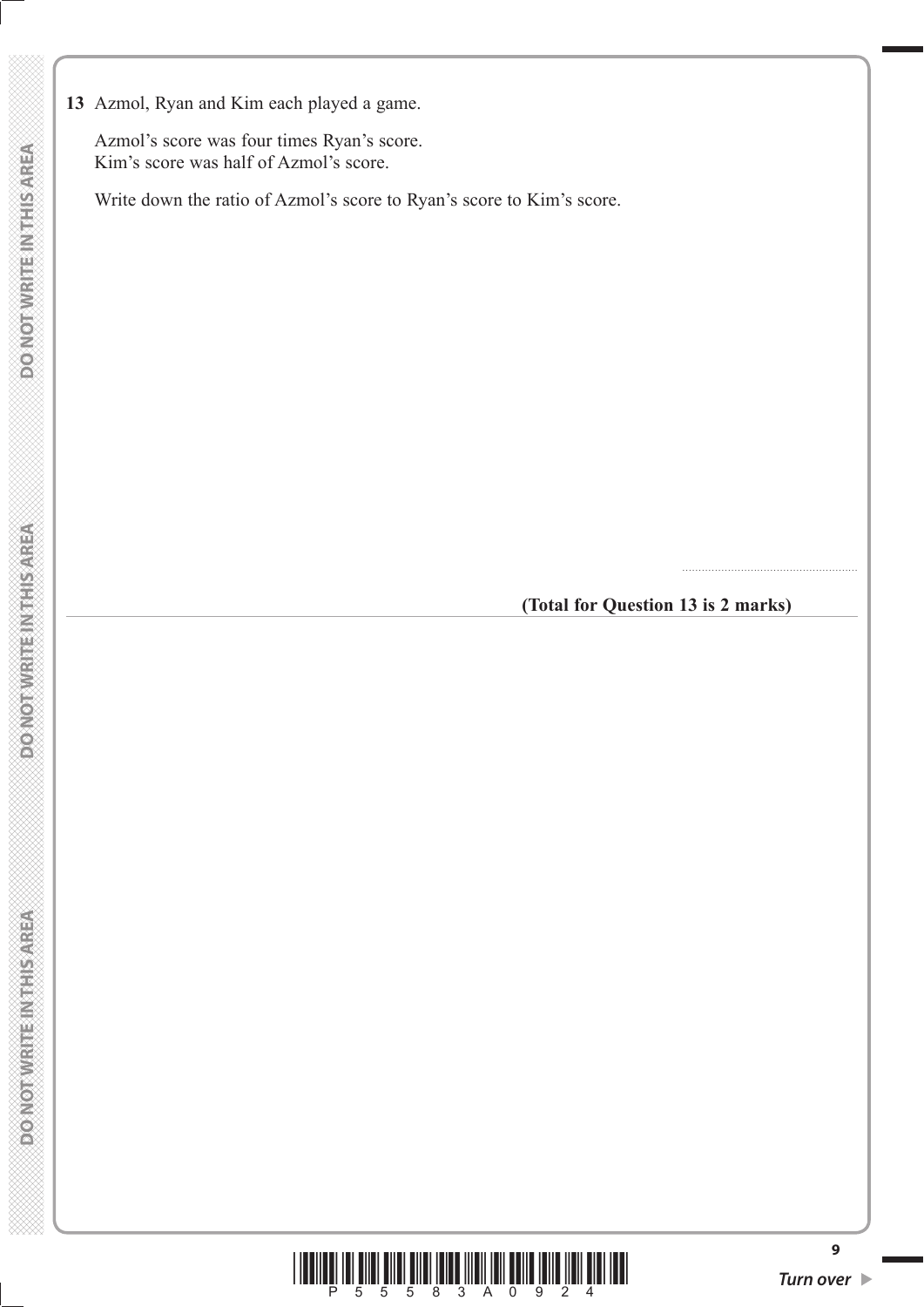**DONOTWRITE MITHSAREA** 

**14** The diagram shows quadrilateral *ABCD* with each of its sides extended.



### *AB* = *AD*

 Show that *ABCD* is a kite. Give a reason for each stage of your working.

**(Total for Question 14 is 4 marks)**

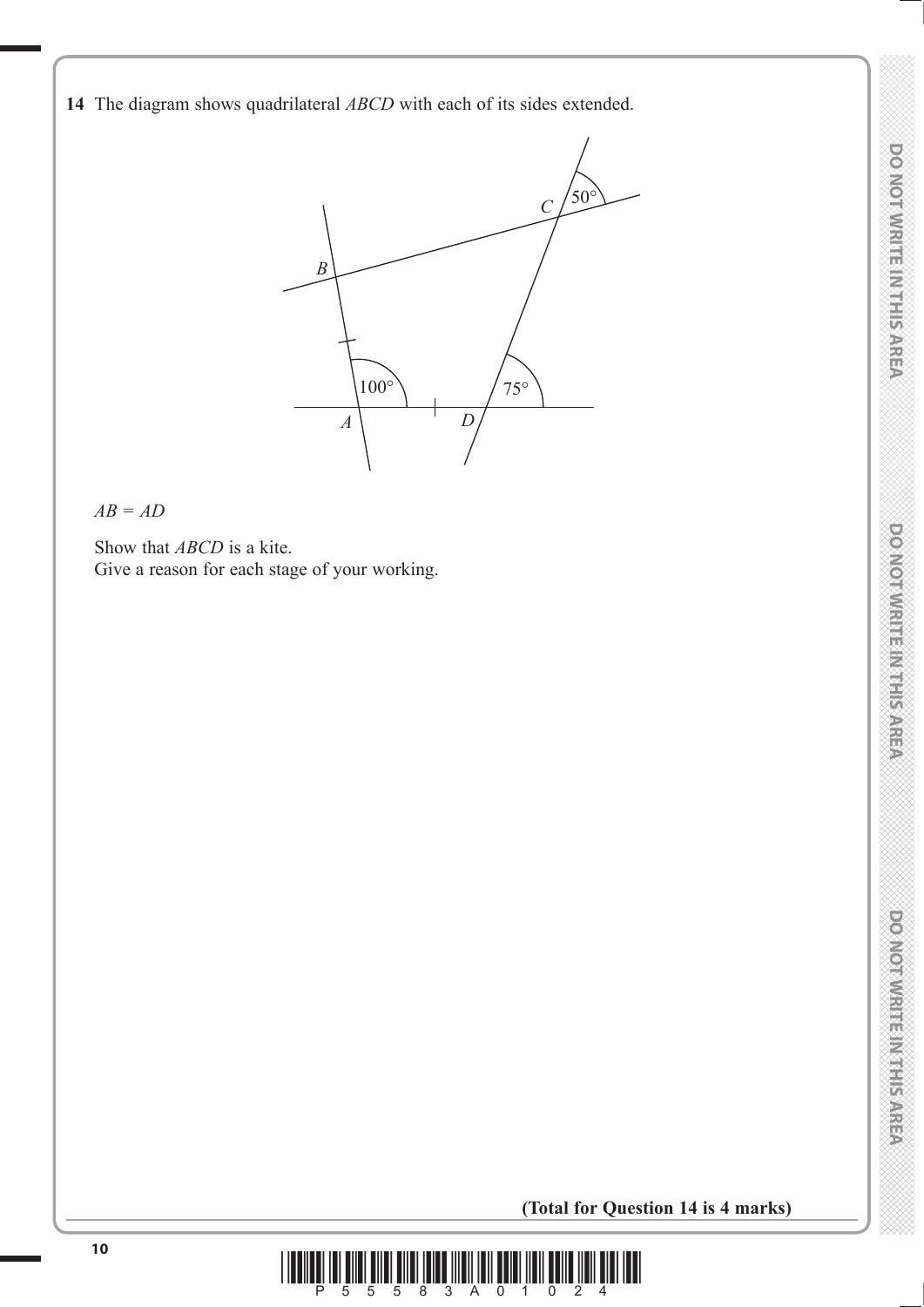**DOMOT WRITEN HIS WREA** 

 **DO NOT WRITE IN THIS AREA DO NOT WRITE IN THIS AREA DO NOT WRITE IN THIS AREA DO NOT WRITE IN THIS AREA DO NOT WRITE IN THIS AREA DO NOT WRITE IN THIS AREA DO NOT WRITE IN THIS AREA DO NOT WRITE IN THIS AREA DO NOT WRITE MONOTWRITEIN THIS AREA**  **15** Shahid is going to use these instructions to make a fizzy drink.

Mix 5 parts of orange juice with 2 parts of lemonade

Shahid thinks that he has 300 m*l* of orange juice and 200 m*l* of lemonade.

(a) If Shahid is correct, what is the greatest amount of fizzy drink he can make?

Shahid has 300 m*l* of orange juice but he only has 160 m*l* of lemonade.

 (b) Does this affect the greatest amount of fizzy drink he can make? Give a reason for your answer.

**(1)**

...................................................... m*l*

**(3)**

**(Total for Question 15 is 4 marks)**



...................................................................................................................................................................................................................................................

...................................................................................................................................................................................................................................................

...................................................................................................................................................................................................................................................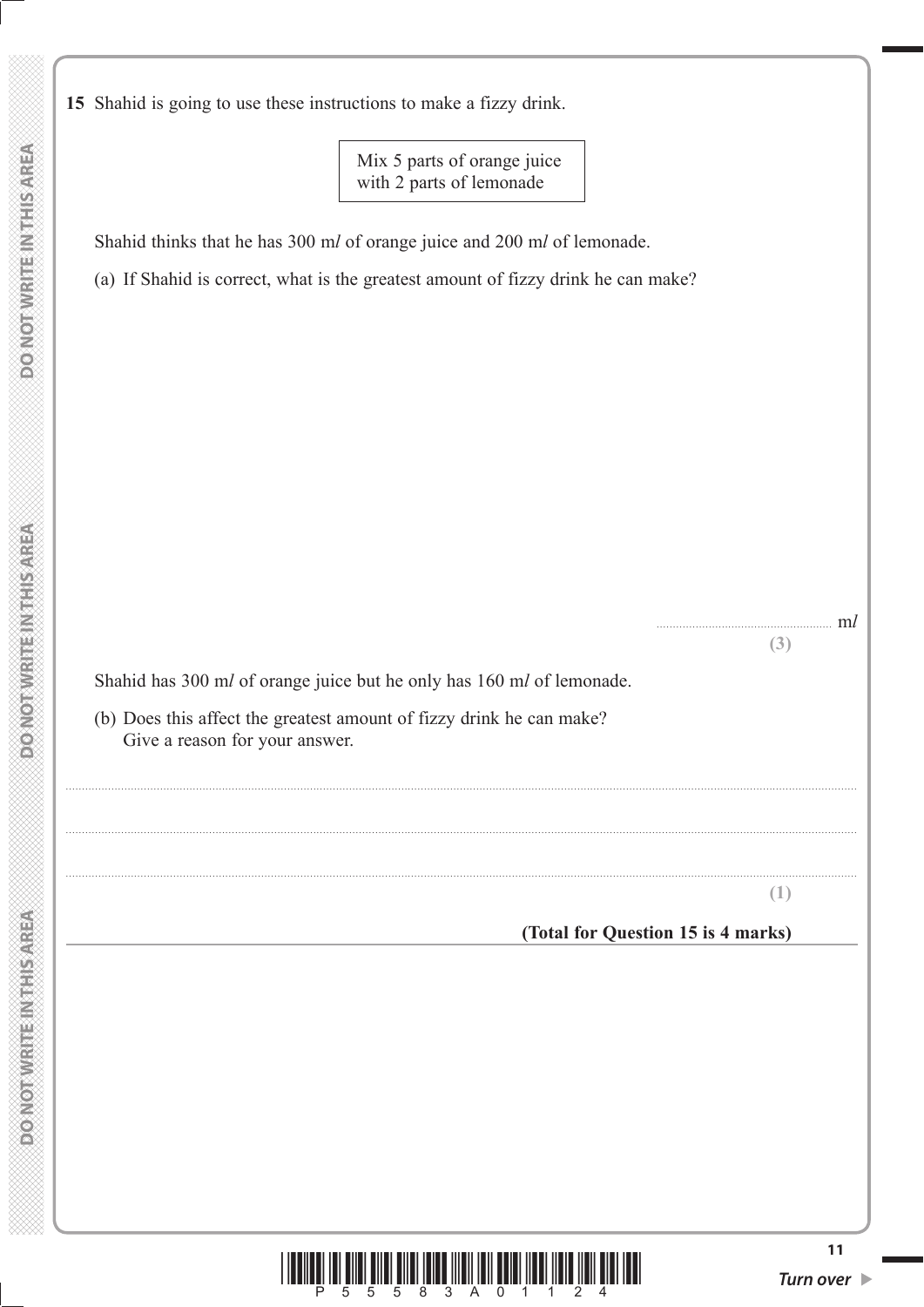

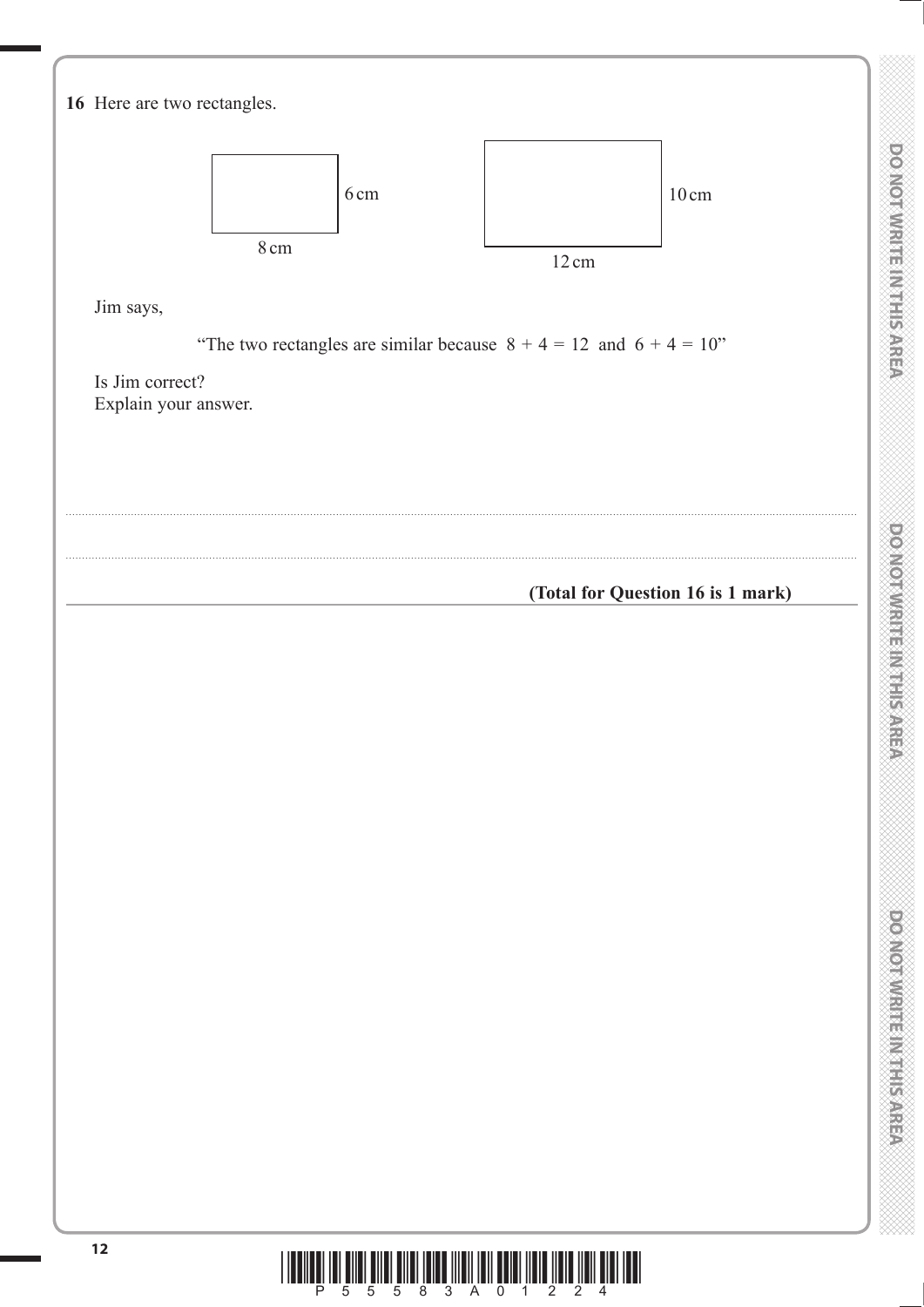- **17** 80 people are asked if they like coffee.
	- 48 of these people are women. 61 of the 80 people like coffee.
	- 8 of the men do **not** like coffee.
	- (a) Use this information to complete the frequency tree.



One of the people who like coffee is chosen at random.

(b) Find the probability that this person is a woman.

...................................................... **(2)**

**(Total for Question 17 is 5 marks)**

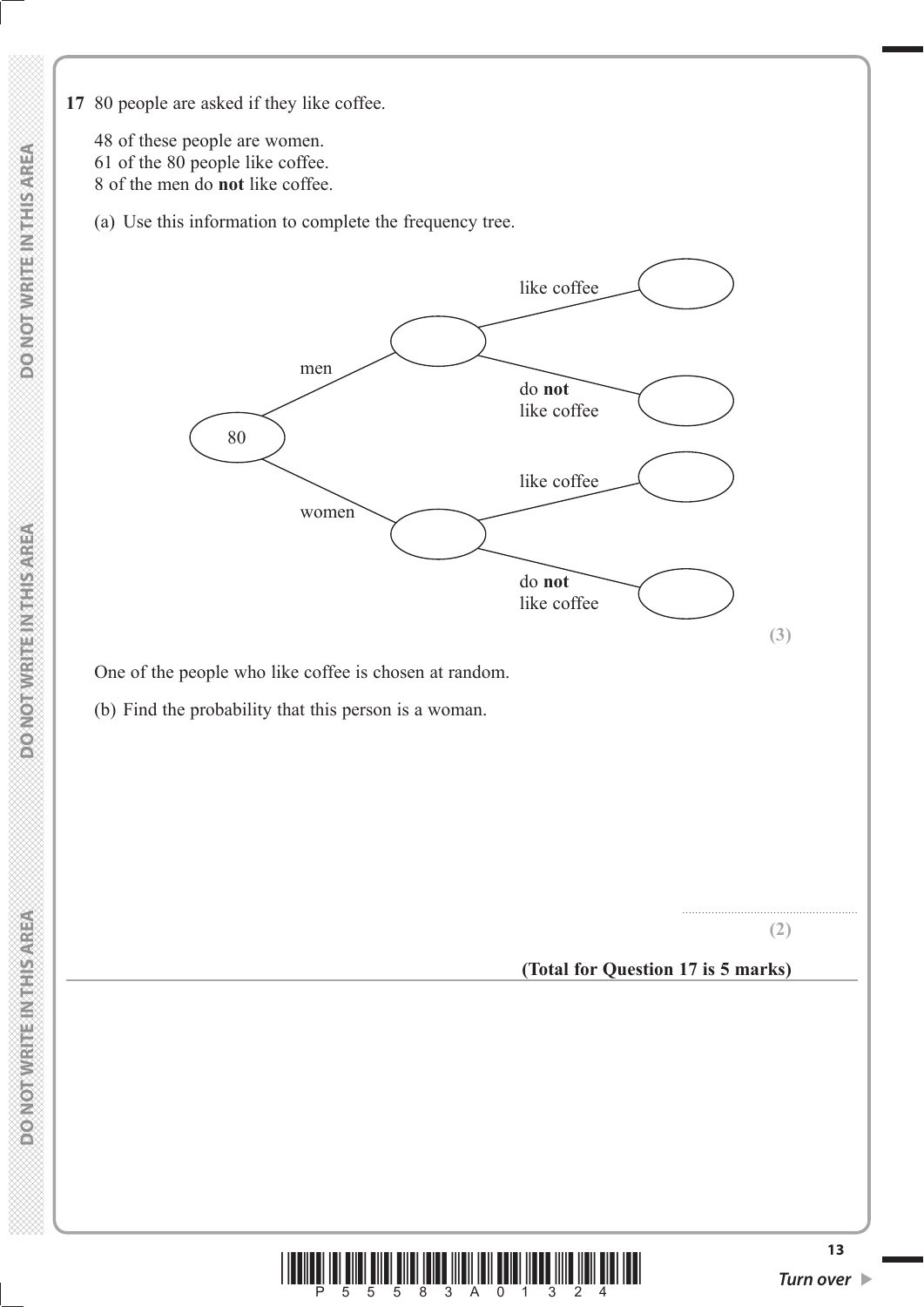**18** Food Mart and Jan's Store sell boxes of the same type of breakfast cereal.

Each shop has a special offer.



 Which box of cereal is the better value for money? You must show your working.

**(Total for Question 18 is 4 marks)**

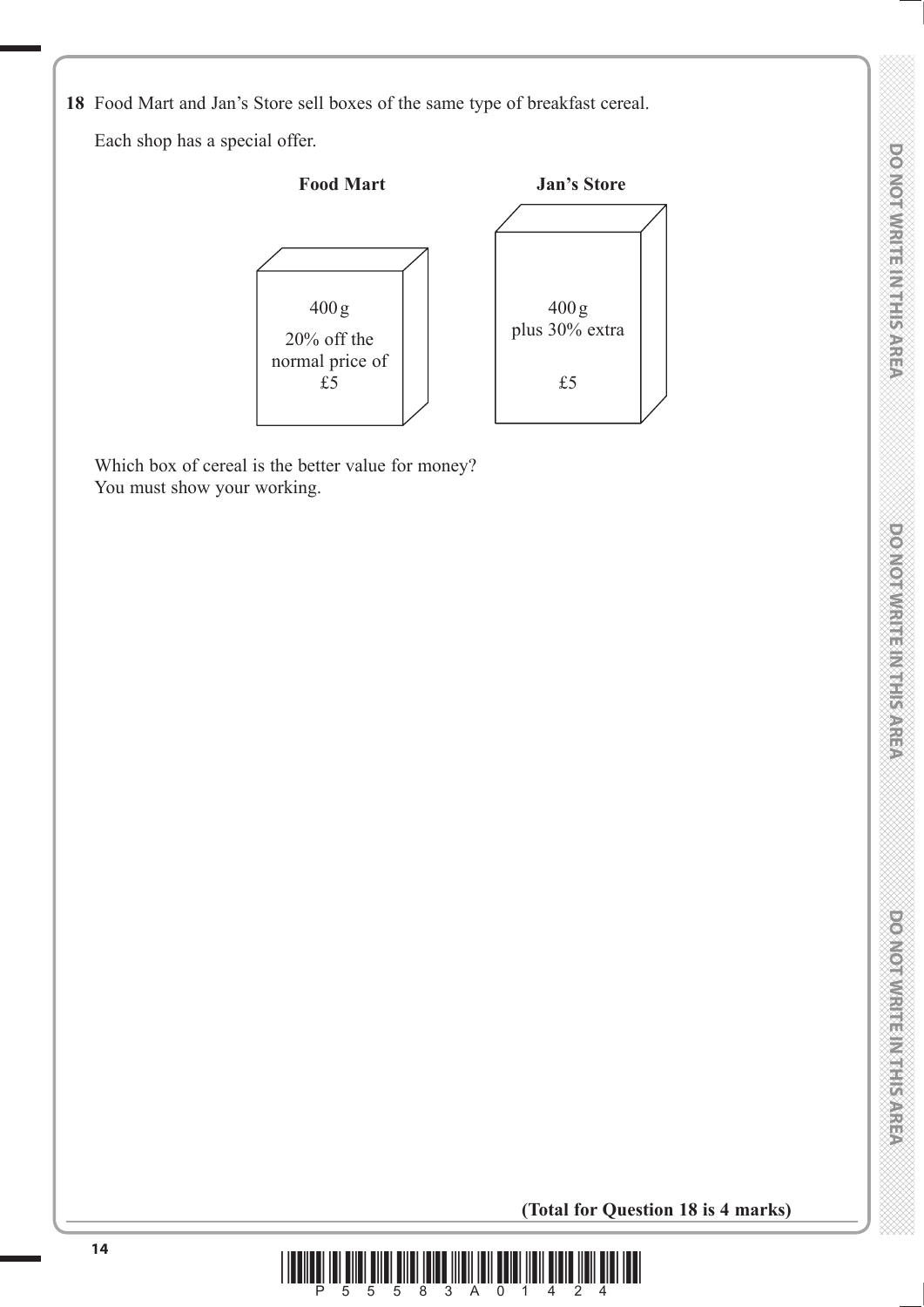**DO NOT WRITE IN THIS AREA** 

**19**



Rotate shape **A** 180° about (1, 0)

**(Total for Question 19 is 2 marks)**

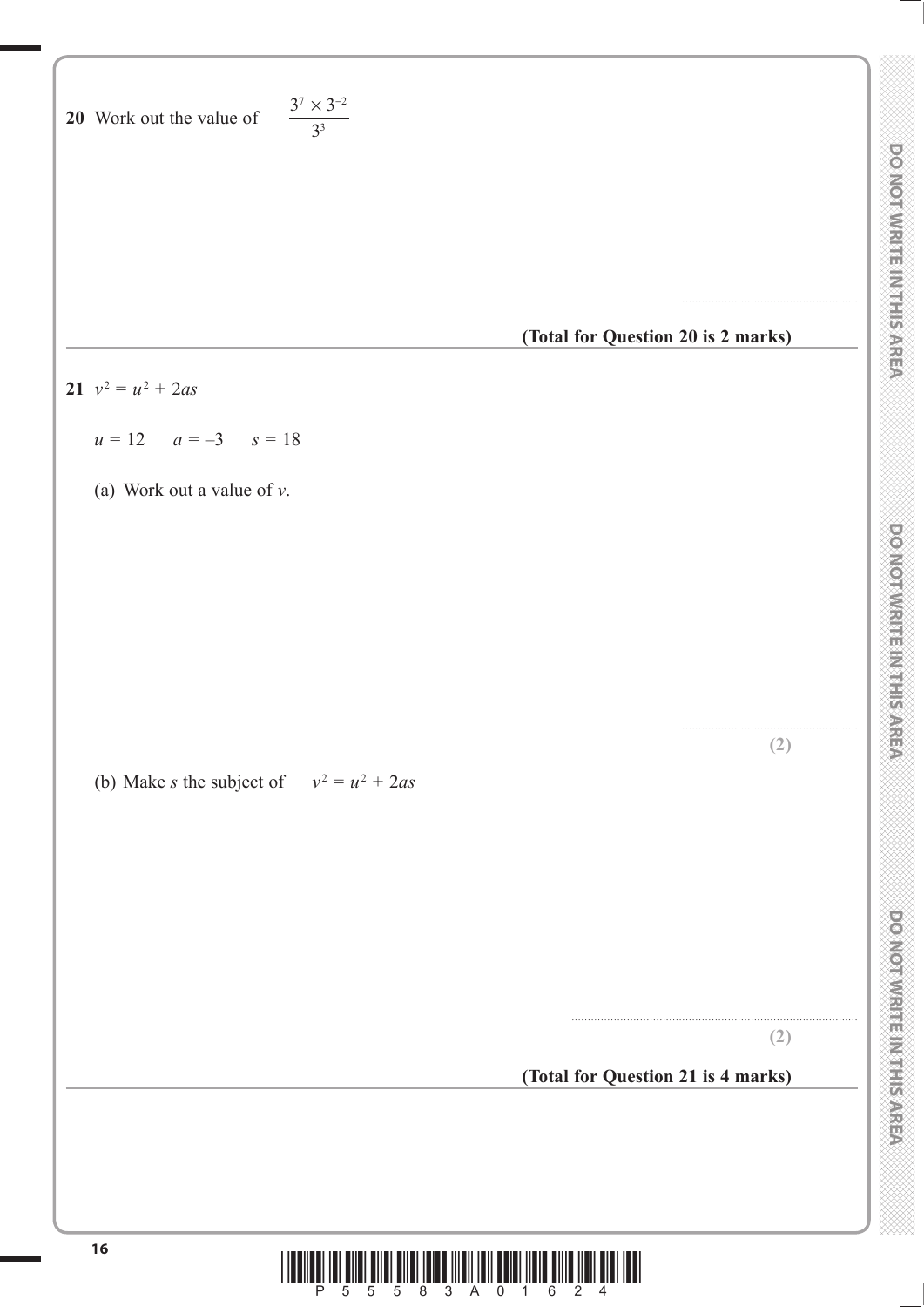**22** A bonus of £2100 is shared by 10 people who work for a company. 40% of the bonus is shared equally between 3 managers. The rest of the bonus is shared equally between 7 salesmen.

One of the salesmen says,

"If the bonus is shared equally between all 10 people I will get 25% more money."

 Is the salesman correct? You must show how you get your answer.

**(Total for Question 22 is 5 marks)**

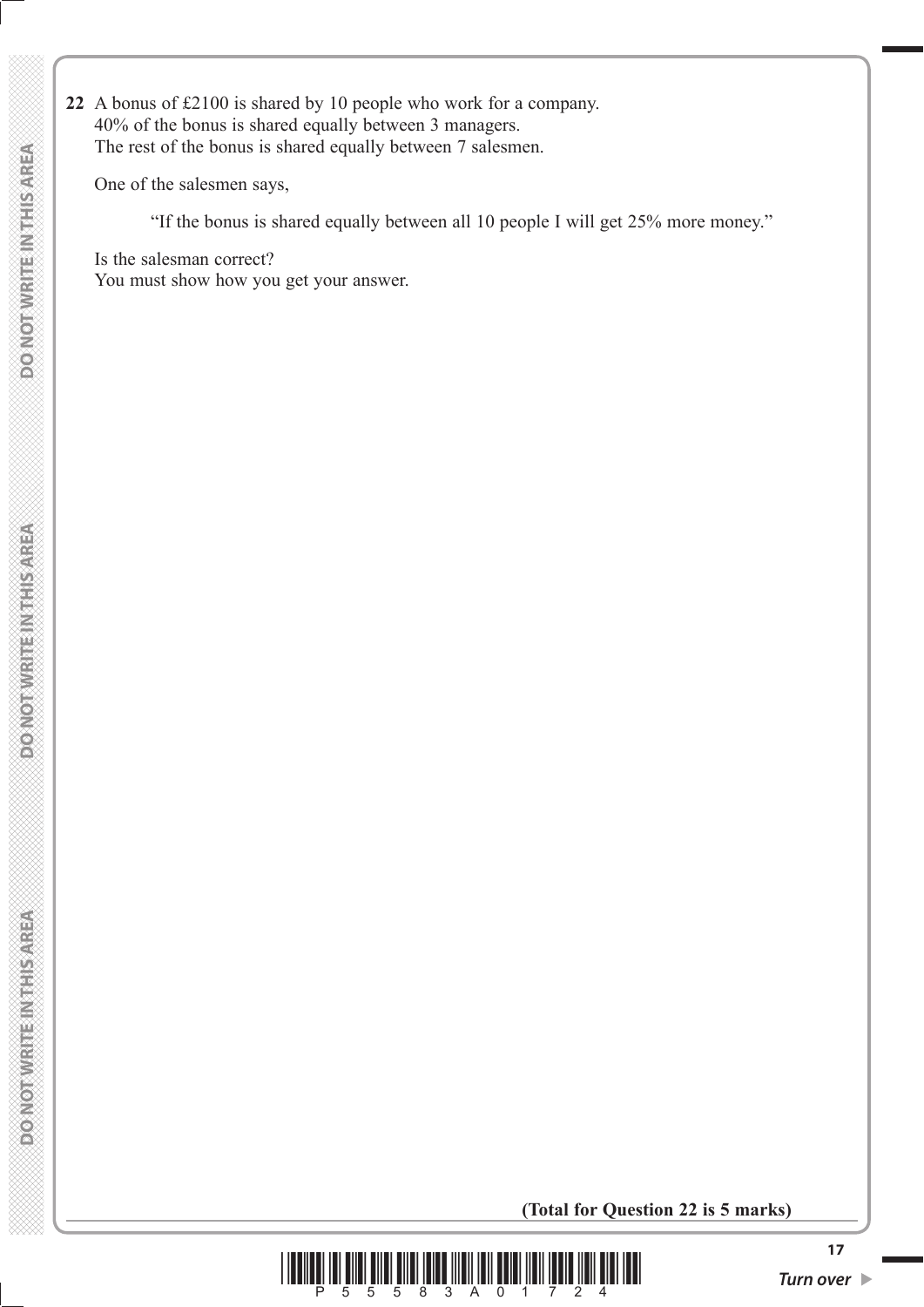| 23 It would take 120 minutes to fill a swimming pool using water from 5 taps.                         |                |
|-------------------------------------------------------------------------------------------------------|----------------|
| (a) How many minutes will it take to fill the pool if only 3 of the taps are used?                    |                |
|                                                                                                       | minutes        |
| (b) State one assumption you made in working out your answer to part (a).                             | (2)            |
|                                                                                                       | $(\bot)$       |
| (Total for Question 23 is 3 marks)                                                                    |                |
| 24 A plane travels at a speed of 213 miles per hour.                                                  |                |
|                                                                                                       |                |
|                                                                                                       | seconds<br>(3) |
| (b) Is your answer to part (a) an underestimate or an overestimate?<br>Give a reason for your answer. |                |
|                                                                                                       | (1)            |
| (Total for Question 24 is 4 marks)                                                                    |                |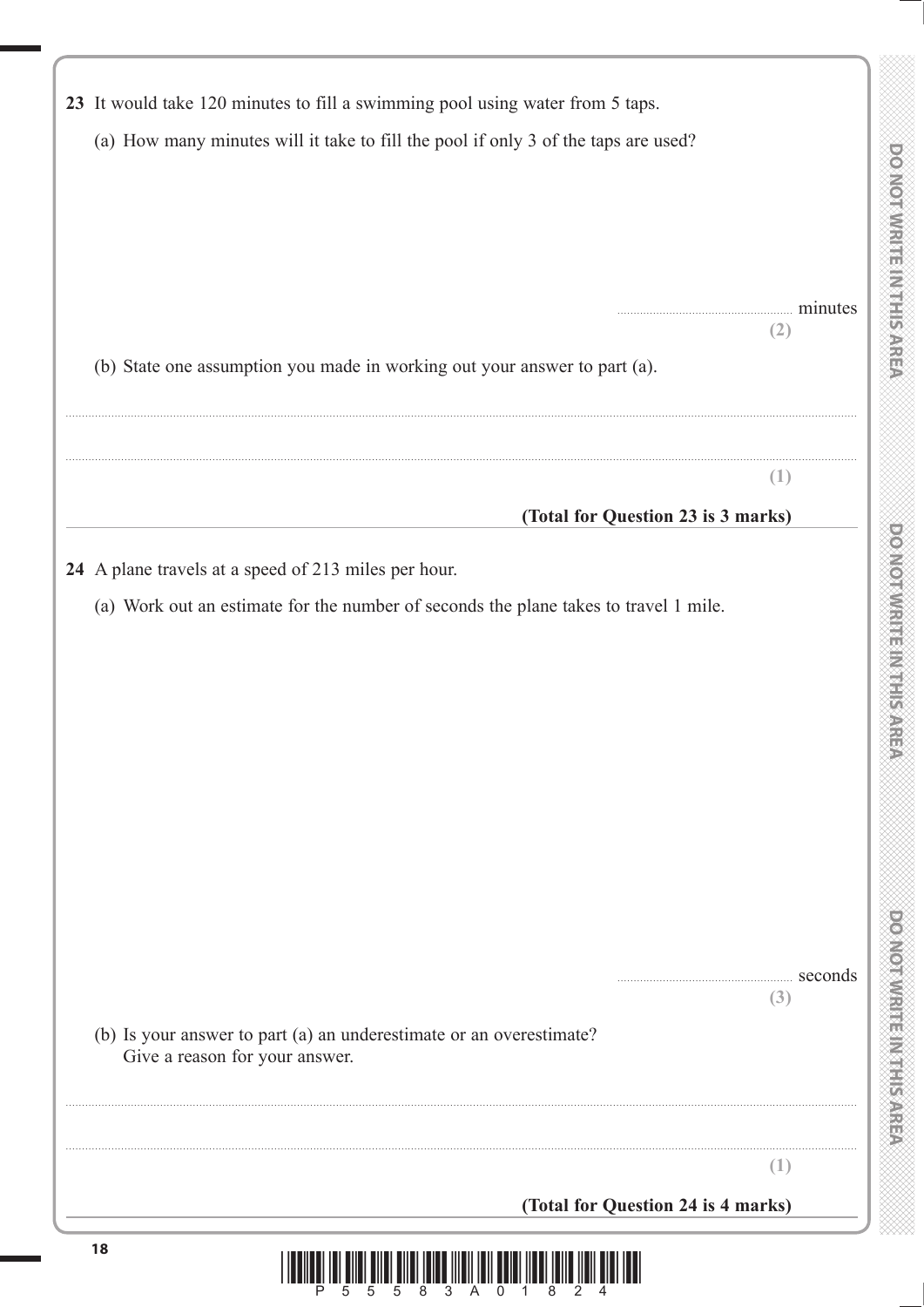**25** Solve the simultaneous equations

 $5x + y = 21$  $x - 3y = 9$ 



*x* = ......................................................

*y* = ......................................................

**(Total for Question 25 is 3 marks)**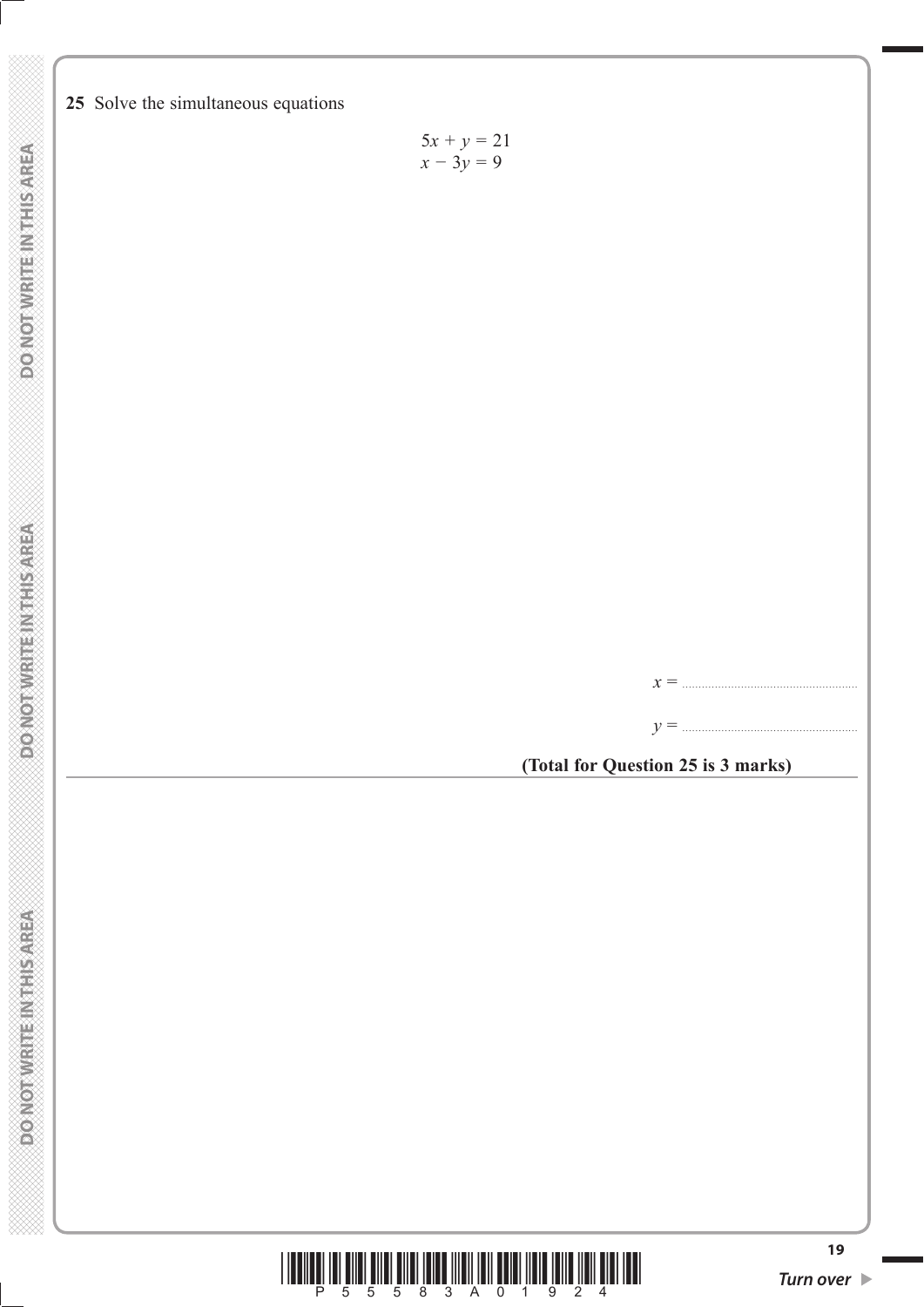**26** The diagram shows a square *ABCD* with sides of length 20 cm. It also shows a semicircle and an arc of a circle.



*AB* is the diameter of the semicircle. *AC* is an arc of a circle with centre *B*.

Show that  $\frac{\text{area of shaded region}}{}$ area of square *π*



DO NOTWRITE IN THIS AREA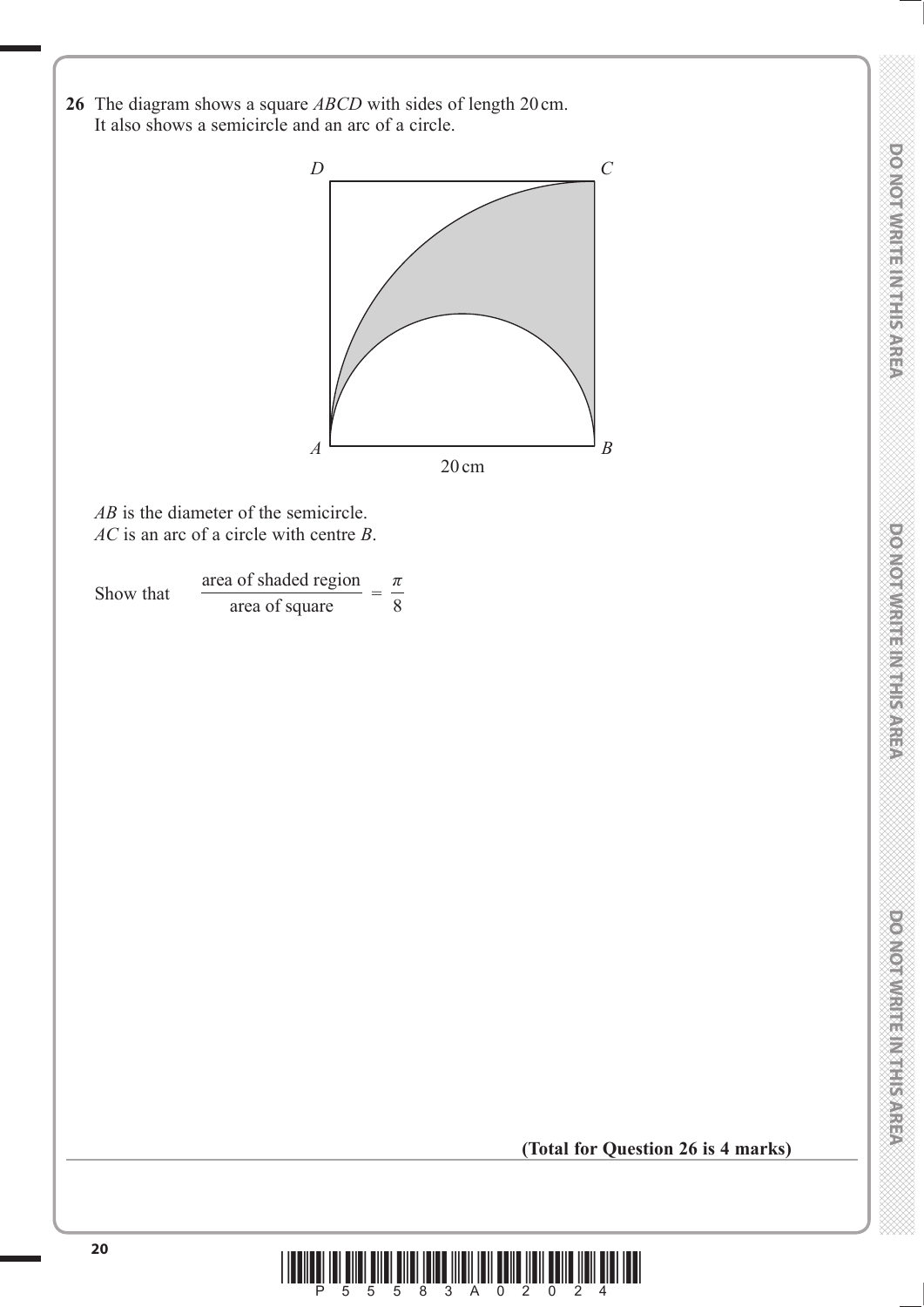**27** Amina has two bags.

 In the first bag there are 3 red balls and 7 green balls. In the second bag there are 5 red balls and 4 green balls.

 Amina takes at random a ball from the first bag. She then takes at random a ball from the second bag.

(a) Complete the probability tree diagram.



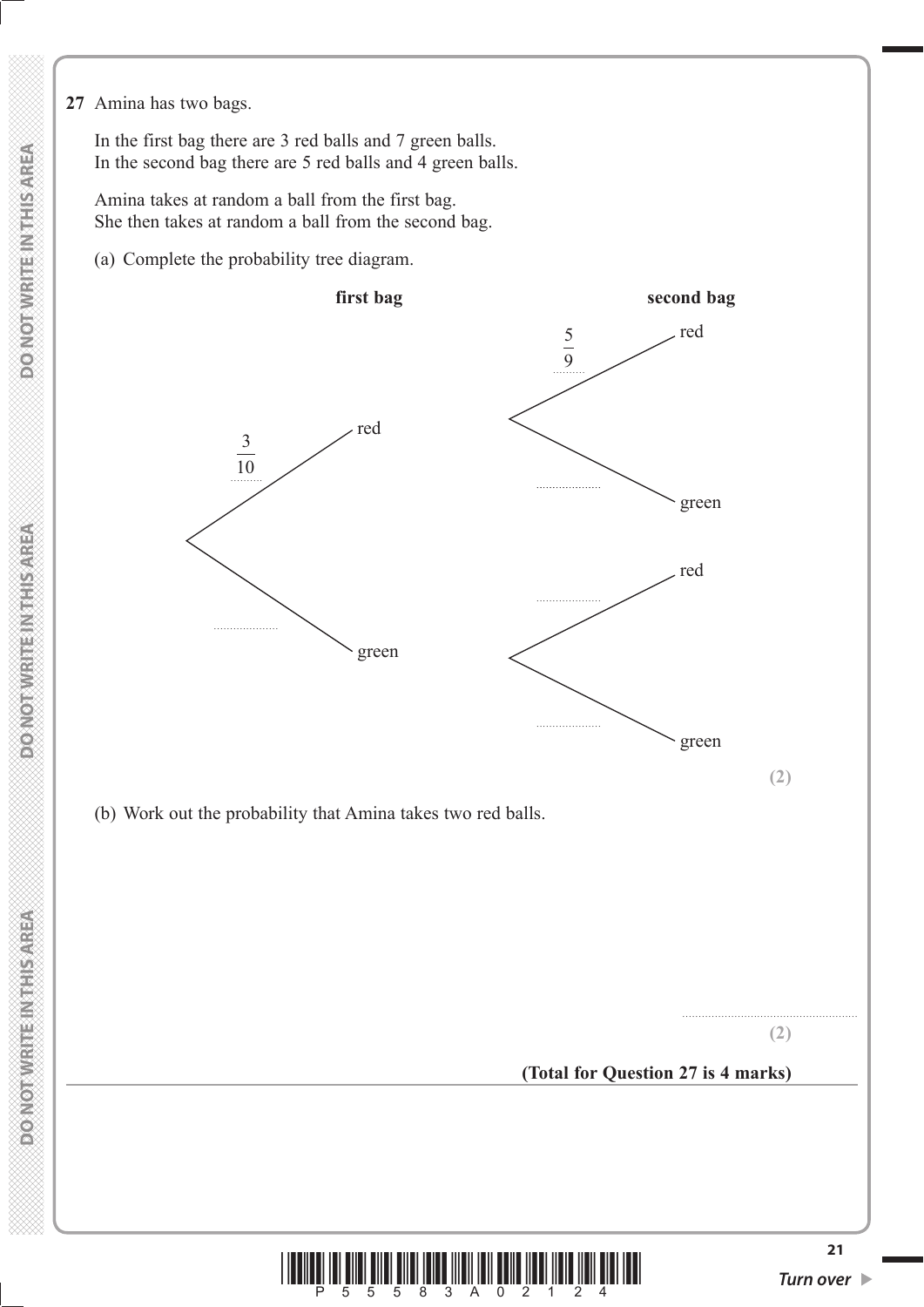**28** The size of each interior angle of a regular polygon is 11 times the size of each exterior angle. Work out how many sides the polygon has.

**(Total for Question 28 is 3 marks)**

......................................................

# **TOTAL FOR PAPER IS 80 MARKS**

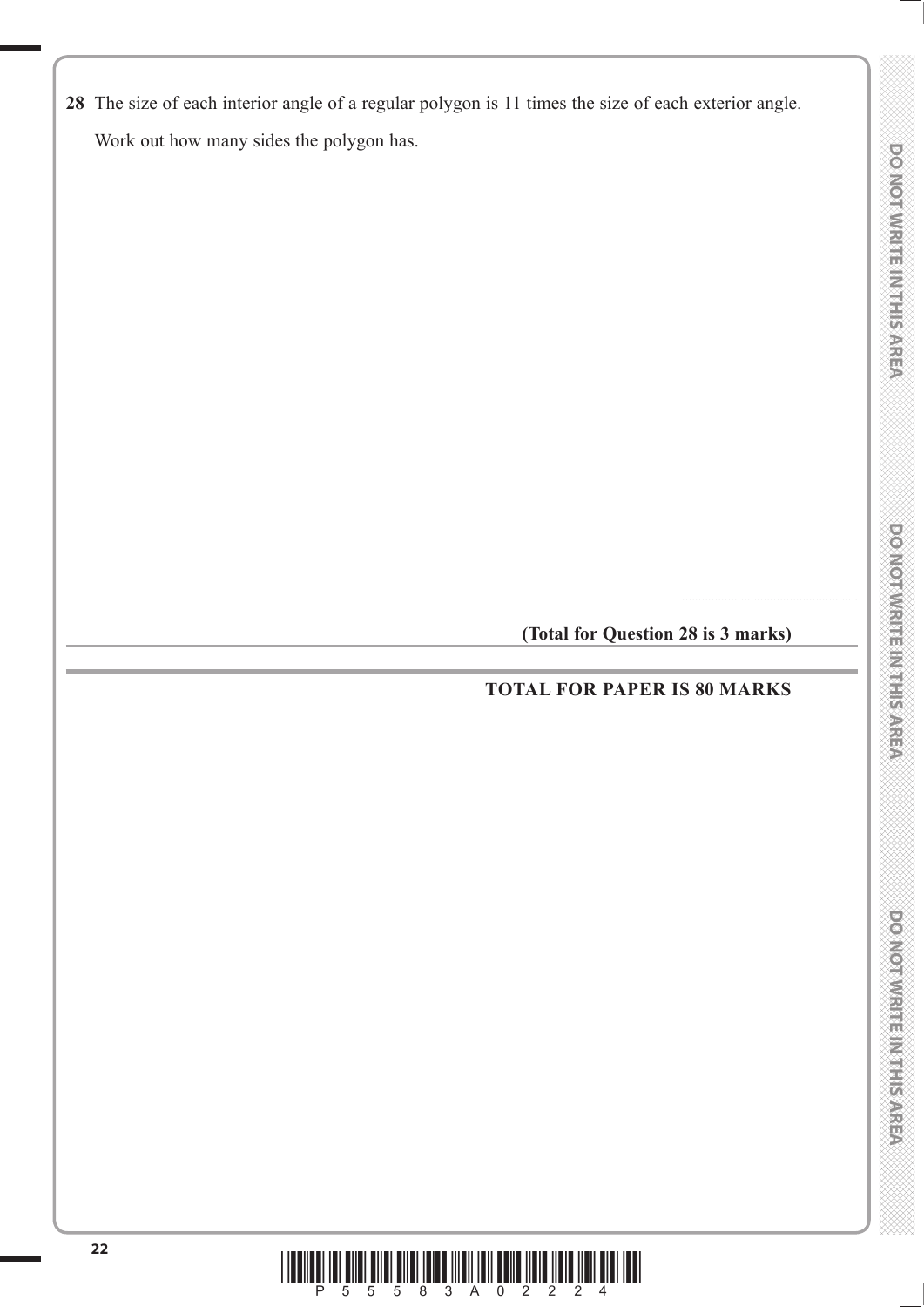**BLANK PAGE**